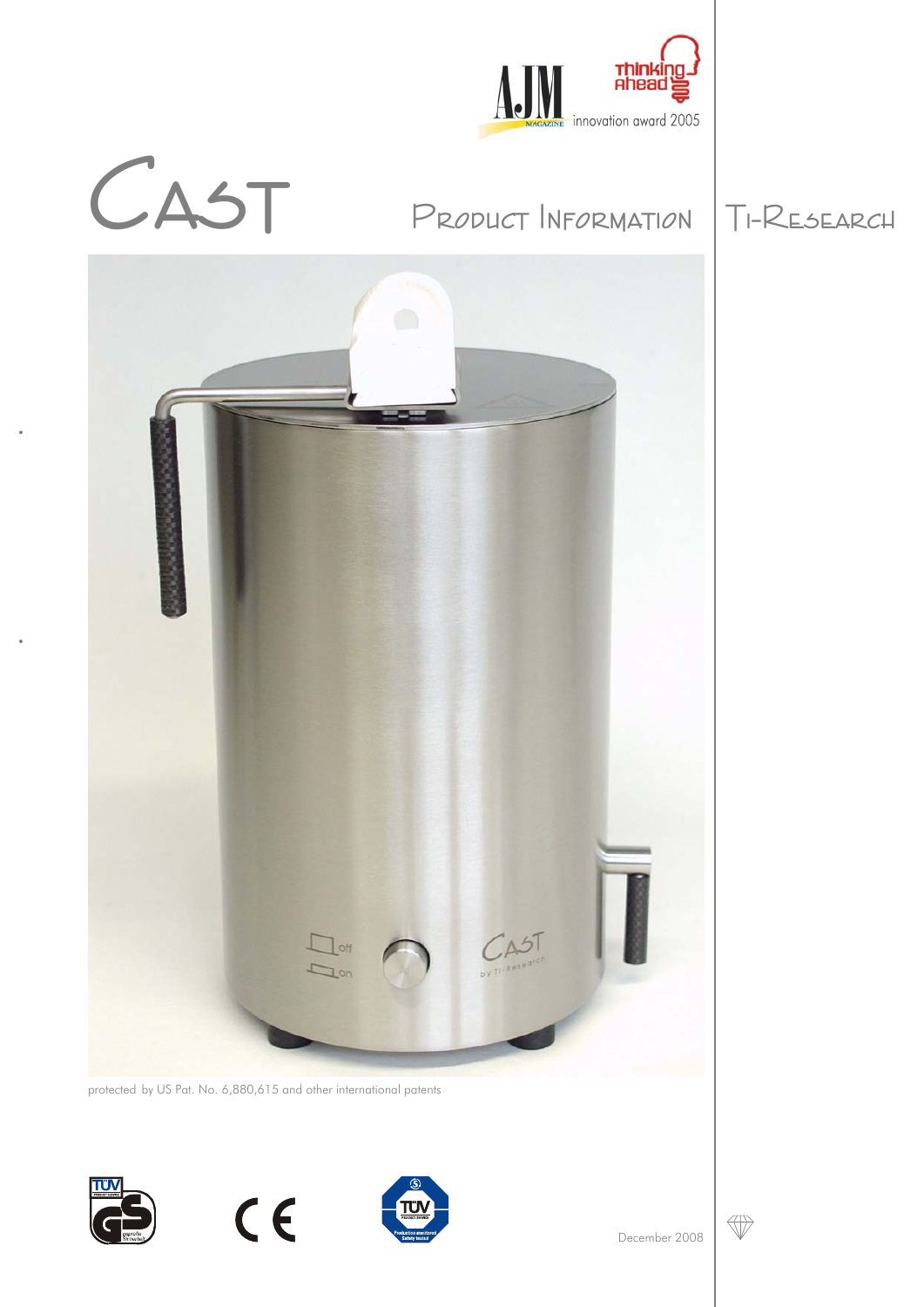## TI-RESEARCH

## TABLE OF CONTENTS

| CONSUMABLES, SPARE PARTS AND ACCESSORIES 19 |  |
|---------------------------------------------|--|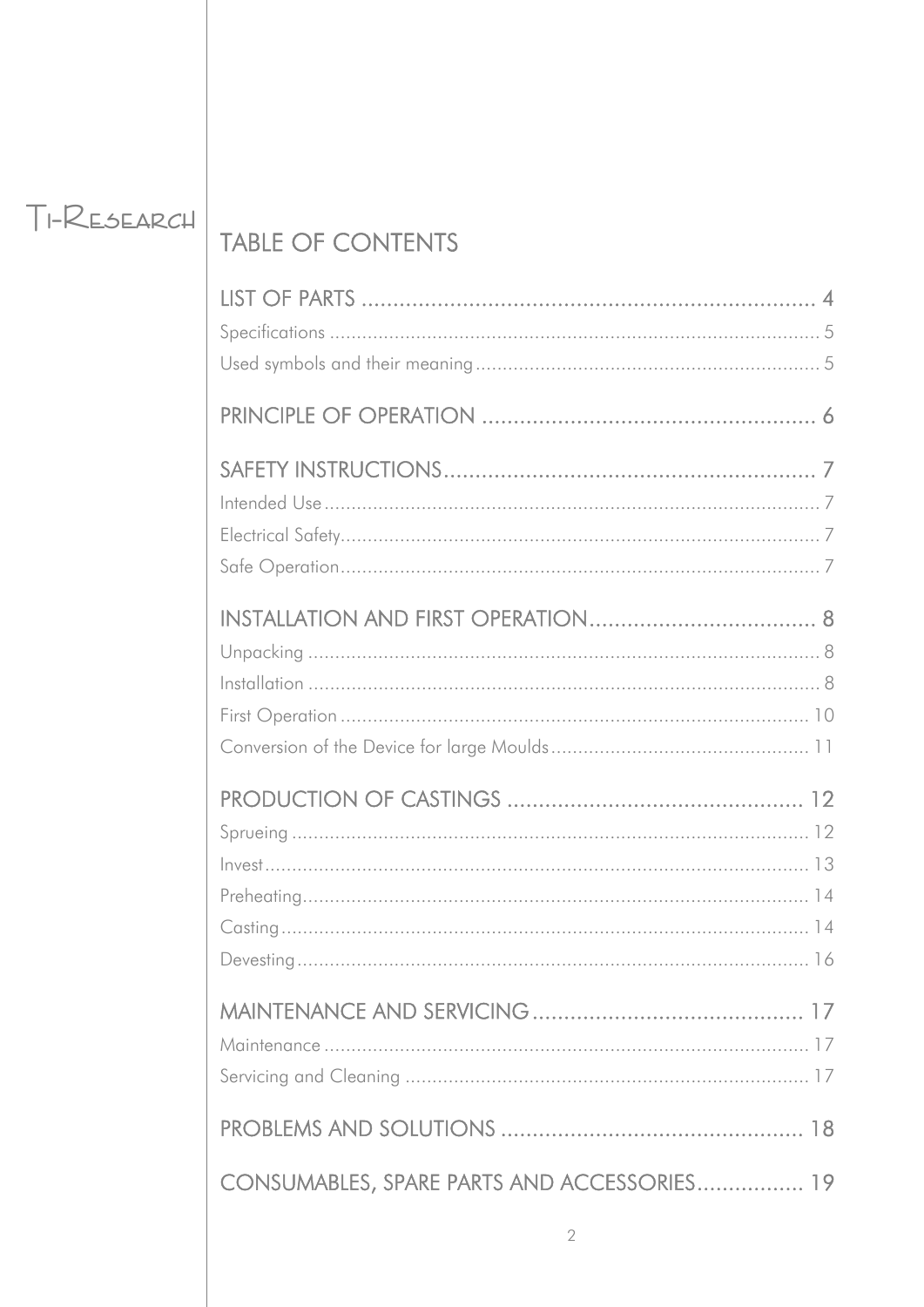## $T$ I-RESEARCH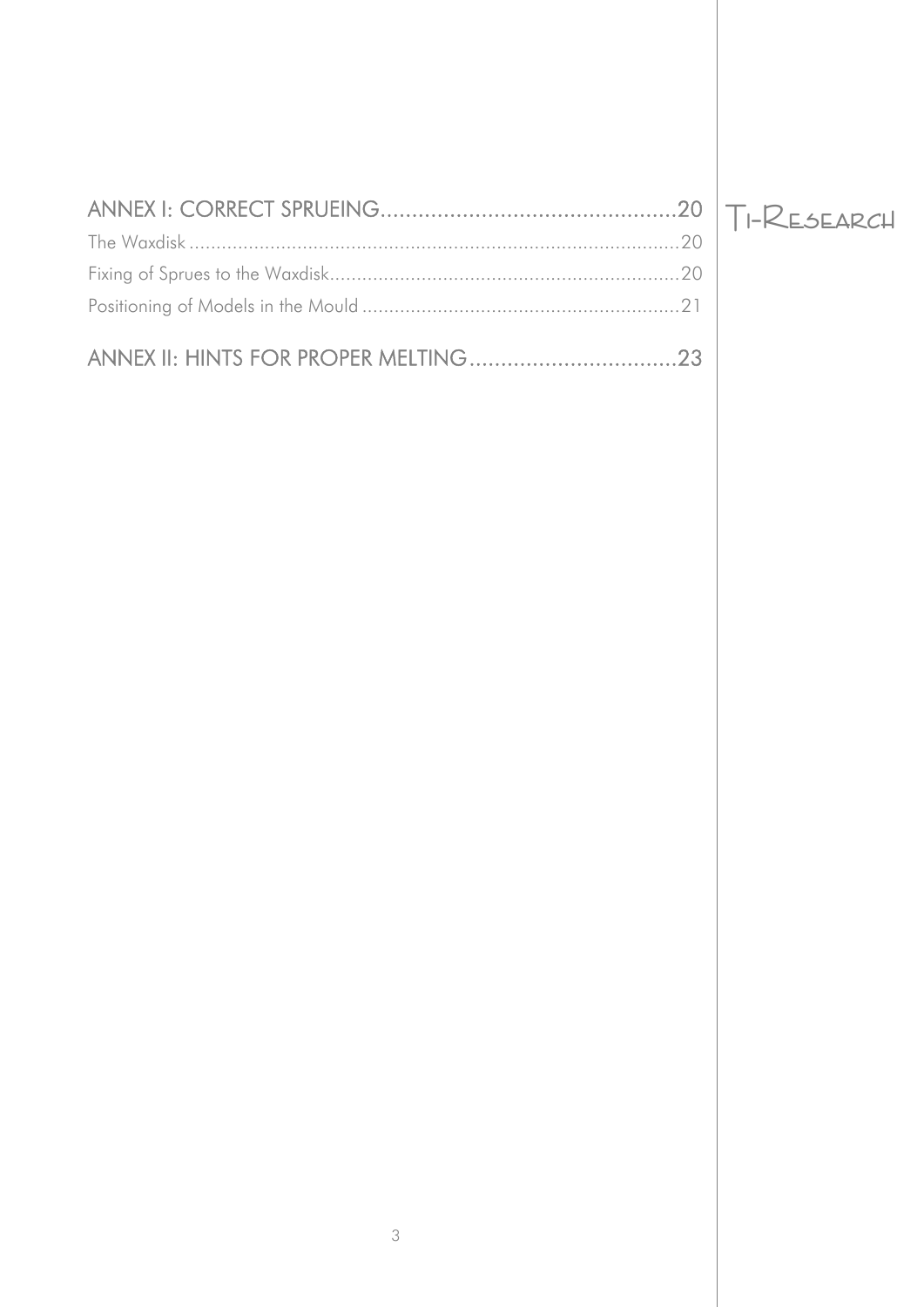

List of Parts



- 
- 
- 
- 
- 
- 
- 
- 
- cabinet **9** mould pliers
- top lid **10** wax disks
- lever **11** crucible
- power switch **12** crucible holder
- power cord **13** crucible holder handle
- metal ring, large **14** mounting screw M4 x 6mm
- metal ring, small **15** wrench 3mm, 5mm
- mould socket **16** 3 screws M6 x 10mm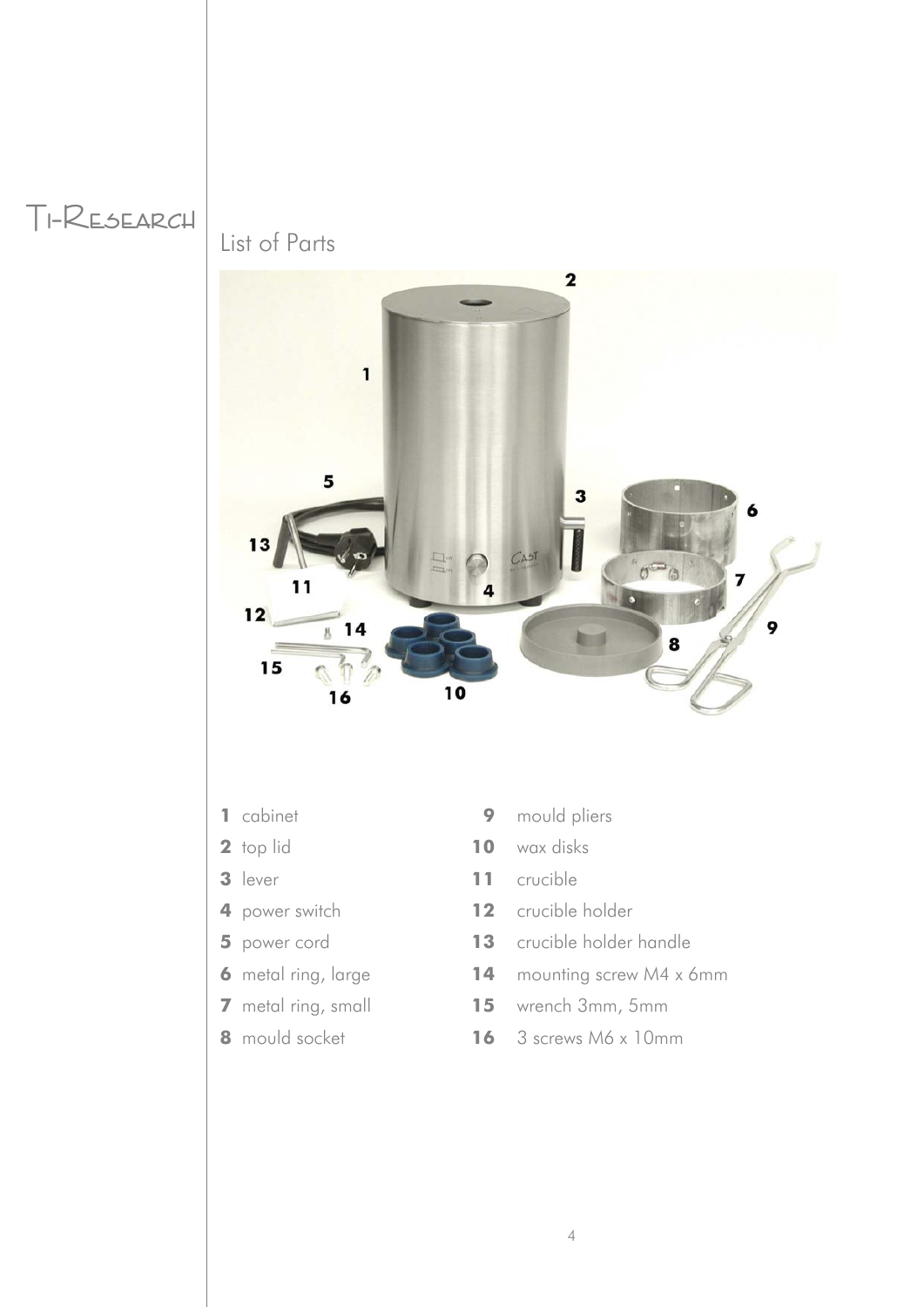## Specifications Ti-RESEARCH

Dimensions

| diameter: | $170 \text{ mm}$ |
|-----------|------------------|
| height:   | 270 / 320 mm     |
| weight:   | $8,5$ kg         |

Power

|                                       | HU.   | LIS.                      |
|---------------------------------------|-------|---------------------------|
| voltage:                              | 230 V | 115 V                     |
| frequency:                            | 50 Hz | $60$ Hz                   |
| power consumption: 30 W               |       | 40 W                      |
| rotation speed: 930 min <sup>-1</sup> |       | $1,100$ min <sup>-1</sup> |

### Environment

| temperature range $5^{\circ}$ C - 40 °C |              |
|-----------------------------------------|--------------|
| rel. humidity                           | 90 % @ 20 °C |

Used symbols and their meaning



Attention! hot surface



Caution! dangerous electrical voltage





close lid

The type plate with serial number and CE-sign is on the rear side of the device.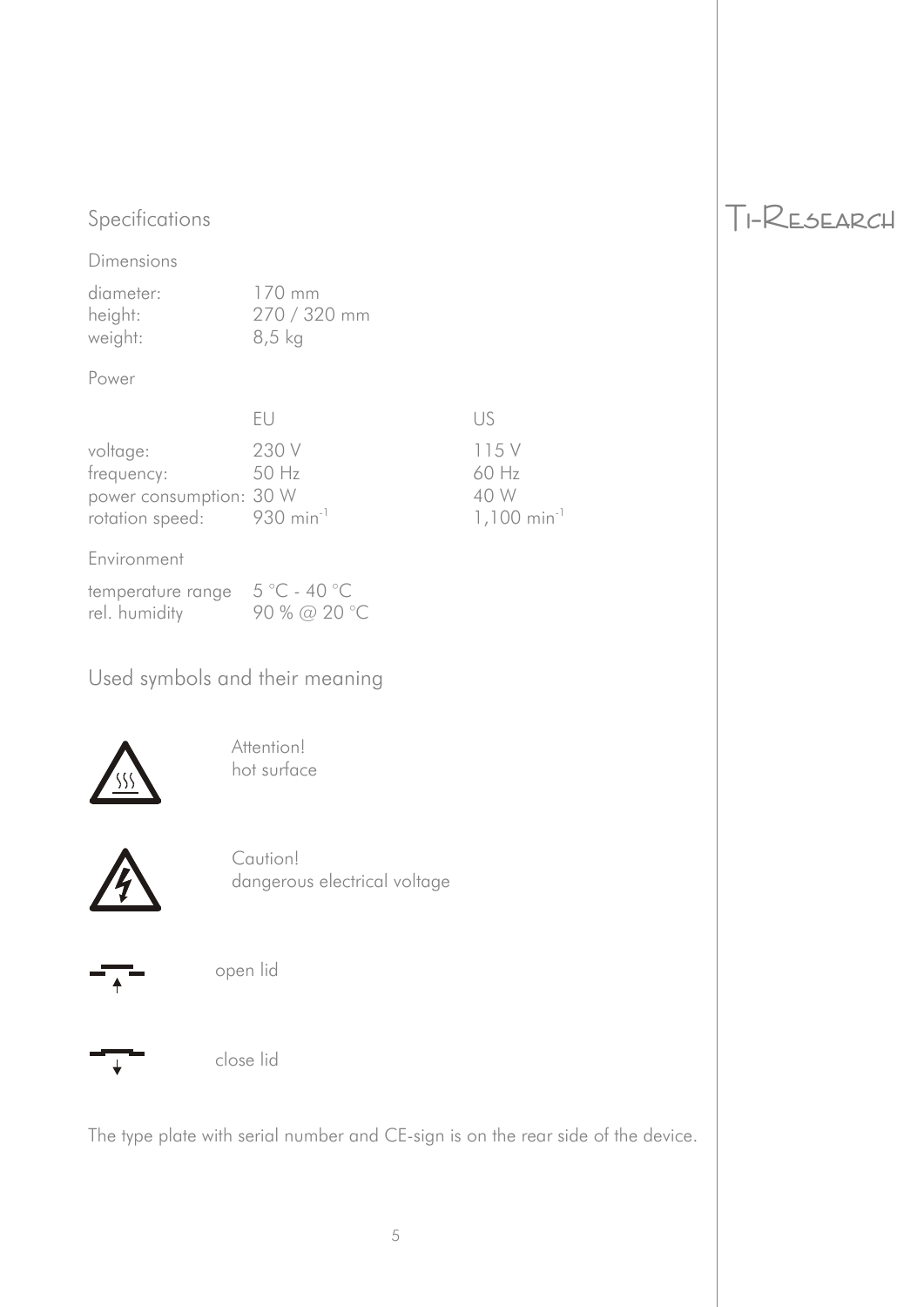## Ti-Research Principle of Operation

 $C$ <sub>A5</sub>T made by  $T$ I-RESEARCH is a centrifugal casting device for the production of precision castings. The device is suitable for all kinds of castable materials. The scope of usage reaches from technical products for further processing, jewelry and dental appliances.

For the production of castings made of metal, precious and non-precious alloys may be used. The device is designed for melting of metals by flame with a suitable torch which provides the best means for controlling the melting process.

With a small and a large metal ring for different sizes of moulds various sizes of parts or different numbers of castings may be produced. For the casting of dental parts, for example 40 and more crowns and/or bridge elements may be produced with a mould in the small ring and three or more partial frames may be casted with a mould in the large ring in one cast. For jewelry the amount of parts depends on their design and size and is limited by the crucible capacity.

The operation of C<sub>AST</sub> is based on a patented process where balancing of the rotating part is not necessary. Despite of the extraordinary small dimensions the device allows the production of more parts in one process than any other competitors' dental casting device today available on the market.

CAST is distinguished by ease of use and the extraordinary small size and is the first choice for locations with limited workspace.

The device comprises of a special safety mechanism to protect the user by activating a mechanical brake while opening the top lid and switching off the power to protect from accidental restart.

The device meets all applicable safety standards. Nevertheless care has to be taken to prevent dangerous situations during operation.

**For safe operation of the device, this instruction manual is to be read prior to the first usage and the instructions given here are to be obeyed.**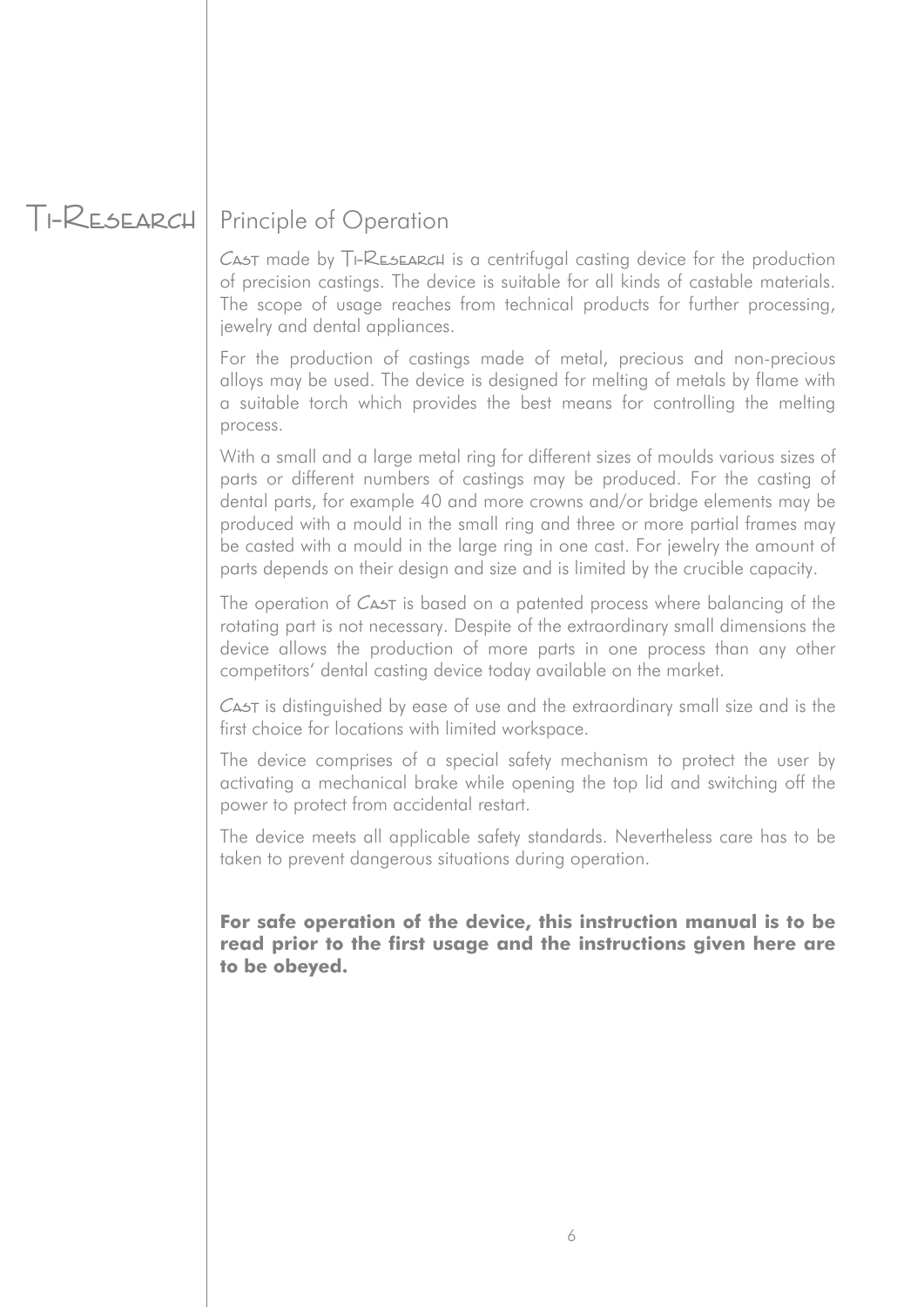For safe operation the following instructions are mandatory:

## Intended Use

The usage of  $C_A$ <sup>t</sup> by  $T_I$ - $R_E$  $A$  $R$  $B$  $C$  $B$  is intended for the production of castings with the centrifugal casting principle by qualified users only. Any other application is not intended use and not permitted.

Ti-Research is not liable for damages resulting of not intended use. Not intended use is any use not mentioned in this instruction manual.

### **All local regulations for safety at work and accident prevention are to be obeyed for operation.**

## Electrical Safety

Prior to the connection it is to be verified that the local power supply, i. e. voltage and frequency meets the technical specifications of the device.

The device may be connected to a power outlet with protection earth contact and a leakage current safety switch with  $F_{\text{\tiny I}} < 30$ mA only. Care has to be taken for the power cord is not subject to mechanical tension.

For maintenance or repair purposes the device is to be disconnected from power supply by pulling the power plug out of the socket.

Repair of the device is to be carried out by the manufacturer or persons appointed by the manufacturer only.

Ti-Research is not liable for damages resulting of improper work.

After repair-work on electrical parts of the device an insulation test and protection earth inspection is to be carried out by a certified electrician.

## Safe Operation

During operation heat sensitive parts have to be kept in a sufficient distance from the device.

Combustible, inflammable and explosive substances are to be kept away from the device during operation.

Do not touch hot parts, i.e. the crucible, crucible holder, top lid, mould, etc..

Handling of preheated moulds while inserting into or removing from the mould holder may cause danger of burning. For the safe handling of moulds the specially shaped mould pliers has to be used.

## Safety Instructions Ti-RESEARCH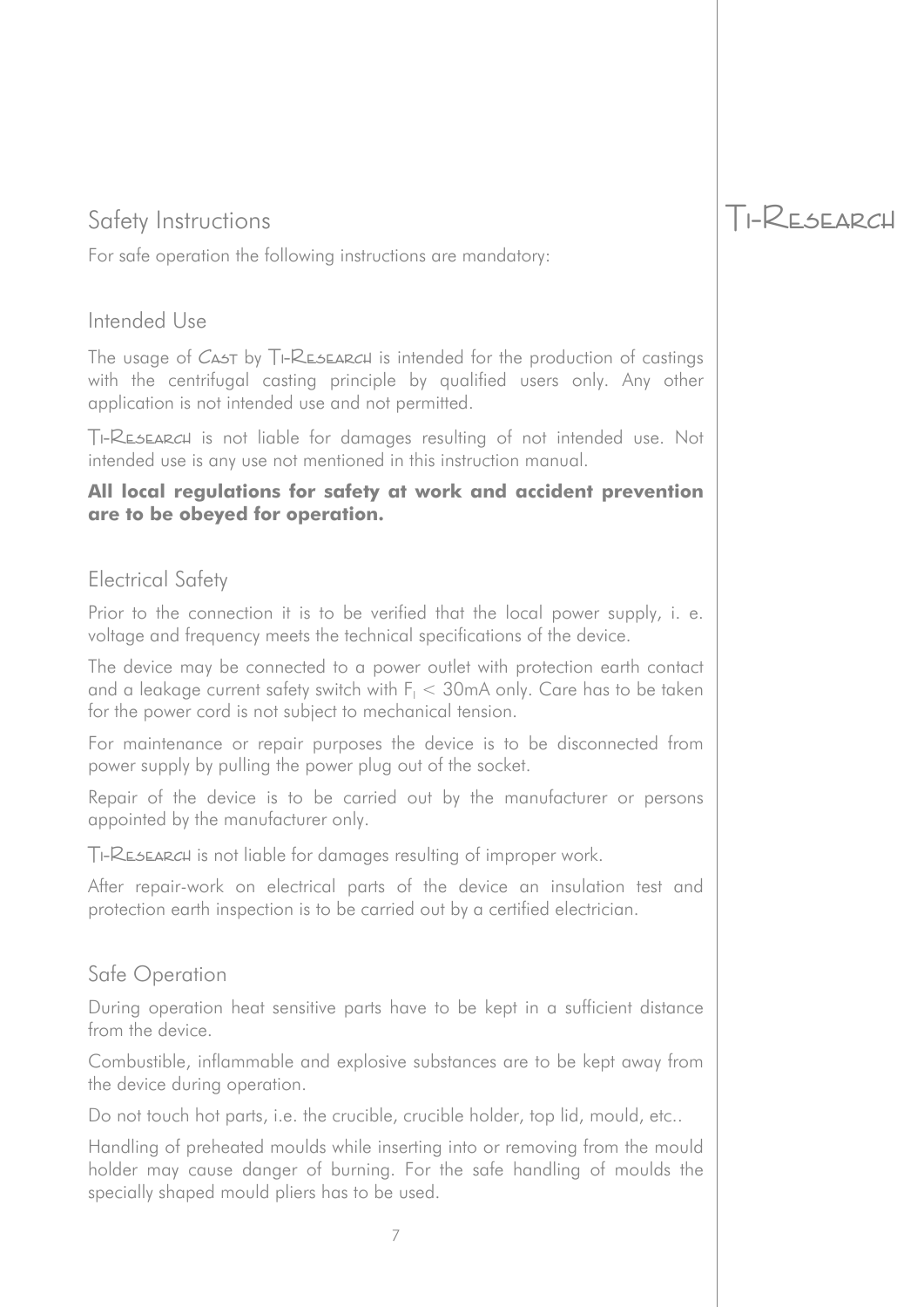Ti-Research For the usage of torches the local safety regulations and precautions are to be obeyed. In case of defects or damages resulting in dangerous conditions for use the device is to be disconnected from the power supply and to protect against accidental use.

## Installation and first Operation

## Unpacking

After unpacking check the content for damages of transportation and completeness according to the packing list.

Not complete deliveries are to be claimed with the invoice and the serial number of the device within three days after delivery at the retailer.

Damages of transportation are to be complained immediately at the transportation company.

## Installation

The table-top device **1** is to be placed on top of a horizontal, flat and nonslippery surface with sufficient distance from heat sensitive objects. Care is to be taken to provide enough working space for the handling of hot parts.

The crucible holder **12** is to be mounted on the top lid **2** and to be fixed with the mounting screw M4 x 6mm **14**. The crucible holder **12** must be easily tipped over by moving the crucible holder handle **13**.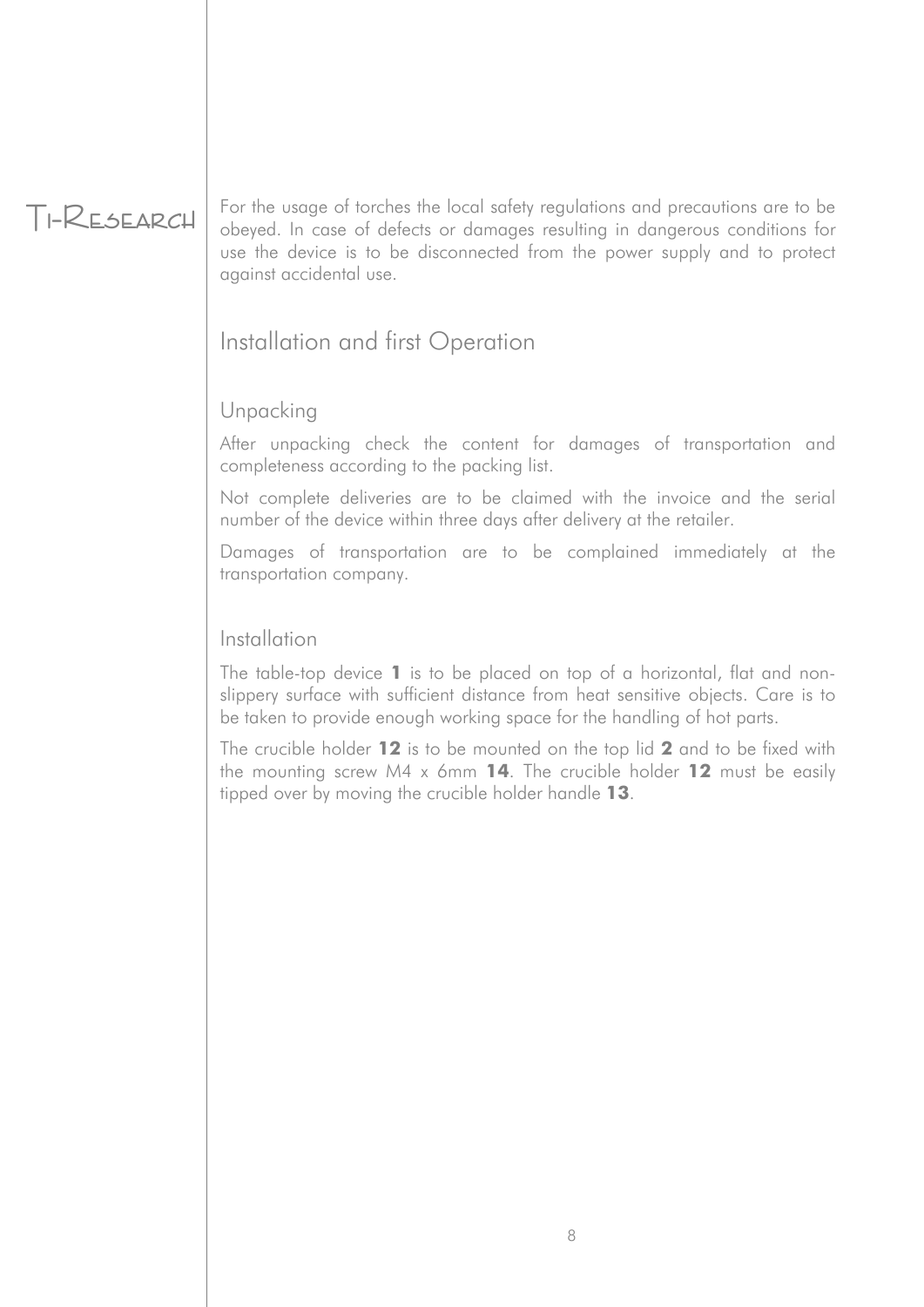

Lift the top lid **2** by turning the lever **13** upward and turn it to the side. The mould holder inside the device must not be able to rotate free by hand operation. In case the mould holder rotates free proceed as indicated in the troubleshooting section.



Check the mould rings for easy insertion and correct fit using the special shaped pliers. In any other case claim to your retailer.

Close the top lid **2** by turning it back over the device **1** and turning the lever **13** downward. The top lid **2** must close tight with the cabinet **1**.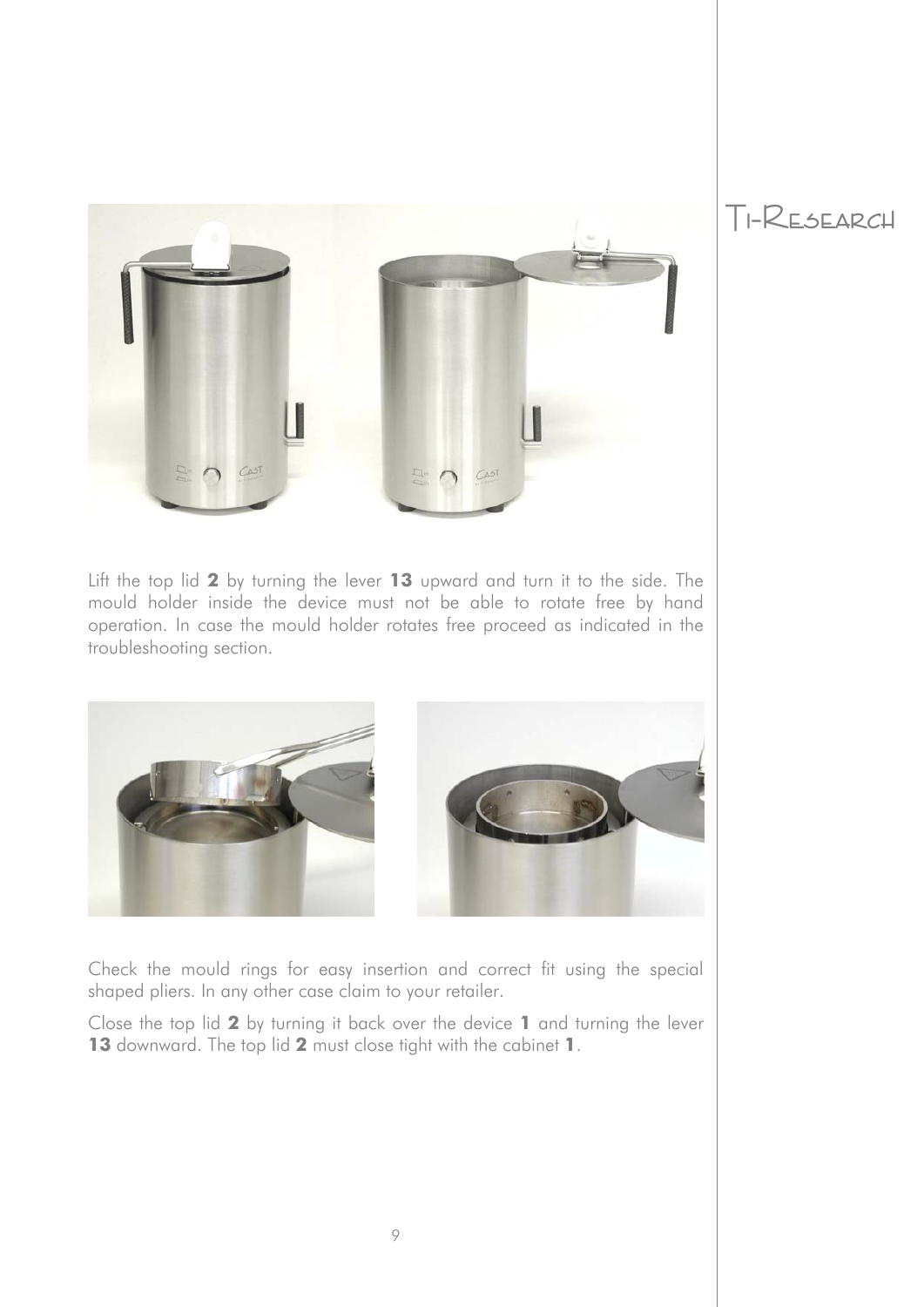## Ti-Research First Operation

Before connecting to the power outlet check the specifications of your power supply with the specification of the device on the type plate.

### **In case the specifications of the device do not match to your local power supply, the device must not be connected.**

Make sure the device is switched off by pushing the main switch button **4**:



button snapped out – device off,



**b**utton snapped in  $-$  device on.

Connect the power cord **5** of the device to a correctly installed and fuse protected power socket protected by a leakage current switch ( $F_1 < 30$ mA).

In case the top lid **2** is open, turn it back over the cabinet **1** and close it firmly by turning the lever **13** downward. The top lid **2** must close tight with the cabinet **1**.

Snap in the power switch **4** by pushing it – device is running: the mould holder in the device starts rotating counter clockwise. Turning is visible through the central hole in the top lid.

## **NEVER put fingers or other parts through the central hole in the top lid. Danger of injuries may occur!**

In case the device does not start rotation proceed as indicated in the troubleshooting section.

Snap out the power switch **4** by pushing it again – device is turned off: the rotation of the mould holder slows down. Turning is visible through the central hole in the top lid. For a quick stop of the mould holder turn the lever upward to activate the break mechanism.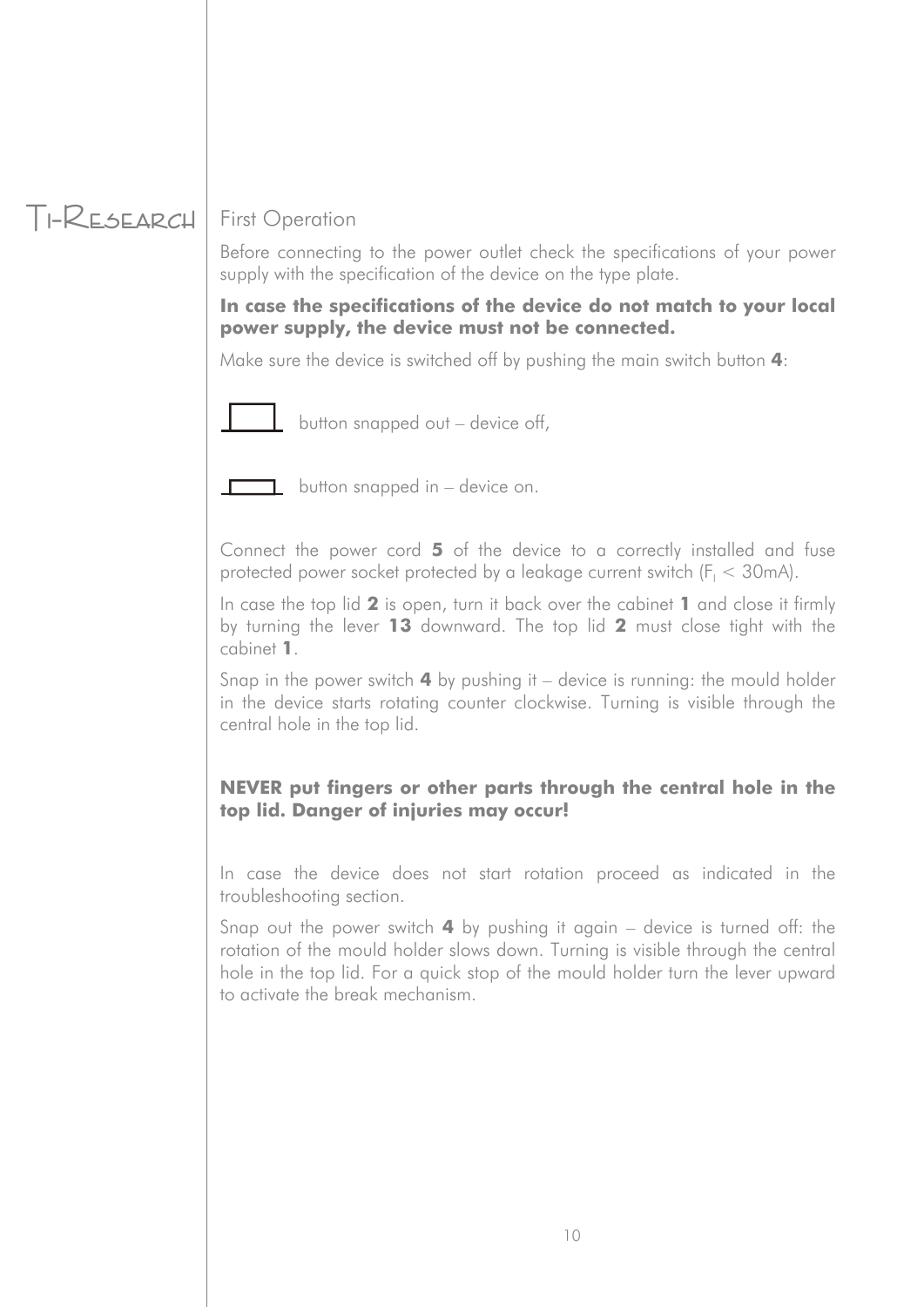## Conversion of the Device for large Moulds TI-RESEARCH







Unscrew the three mounting screws of the mould holder with the small key (part of delivery). Take the mould holder and the 3 cm high adapter-ring underneath out of the device.



Place the mould holder without the adapter-ring in the device and fix it by hand with the three short screws at equal torque.

Place the large metal ring 6 onto the mould holder and check for correct fit. The top lid **2** must close tight with the cabinet **1**.

For re-conversion to the small ring just follow the instructions in reverse order.

**Incorrect mounting may cause damages to the device and/or of the user.**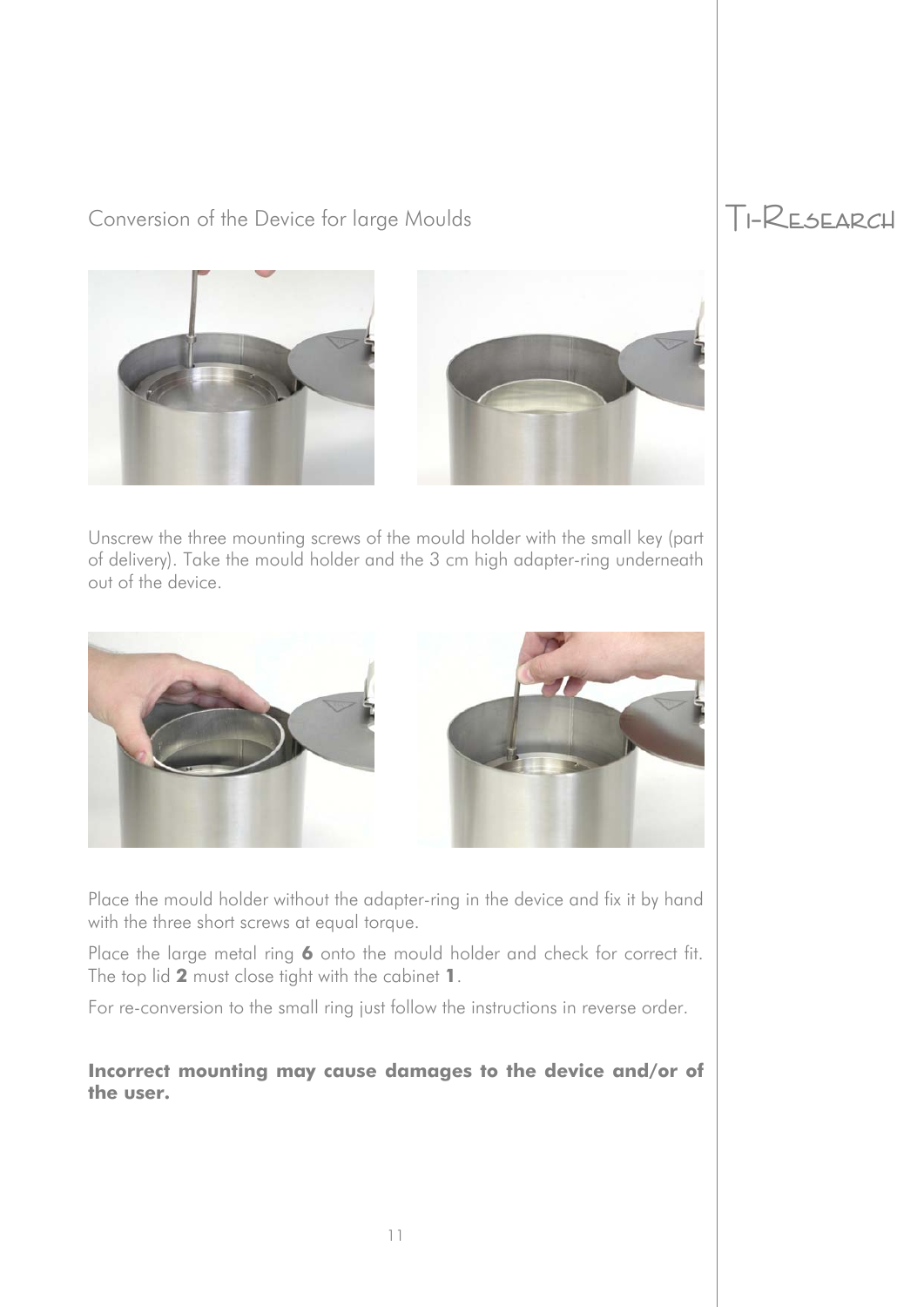## Ti-Research Production of castings

Depending on type and volume of objects to be casted three different types of mould rings may be used:

- small 30 mm high mould ring for small parts with low extent like rings and the like,
- small 30 mm high mould ring with reduced volume for a few or even single small parts (to be purchased separately),
- large 60 mm high mould ring for large and/or more extended parts like brooches or small series.

## Sprueing

In contrast to conventional sprueing the wax modellations are mounted radially around the wax disks **10**.





To prevent air bubbles it is important that the parts are fixed with the open side on top or at least parallel to the mould socket base.

### **Hint:**

For most alloys the remaining metal ring is suitable to replace the bar in conventional castings, thus there is no bar or other reservoir constructions necessary. This circumstance is time saving and advantageous for preparation of large castings like brooches or wide parts with high volume.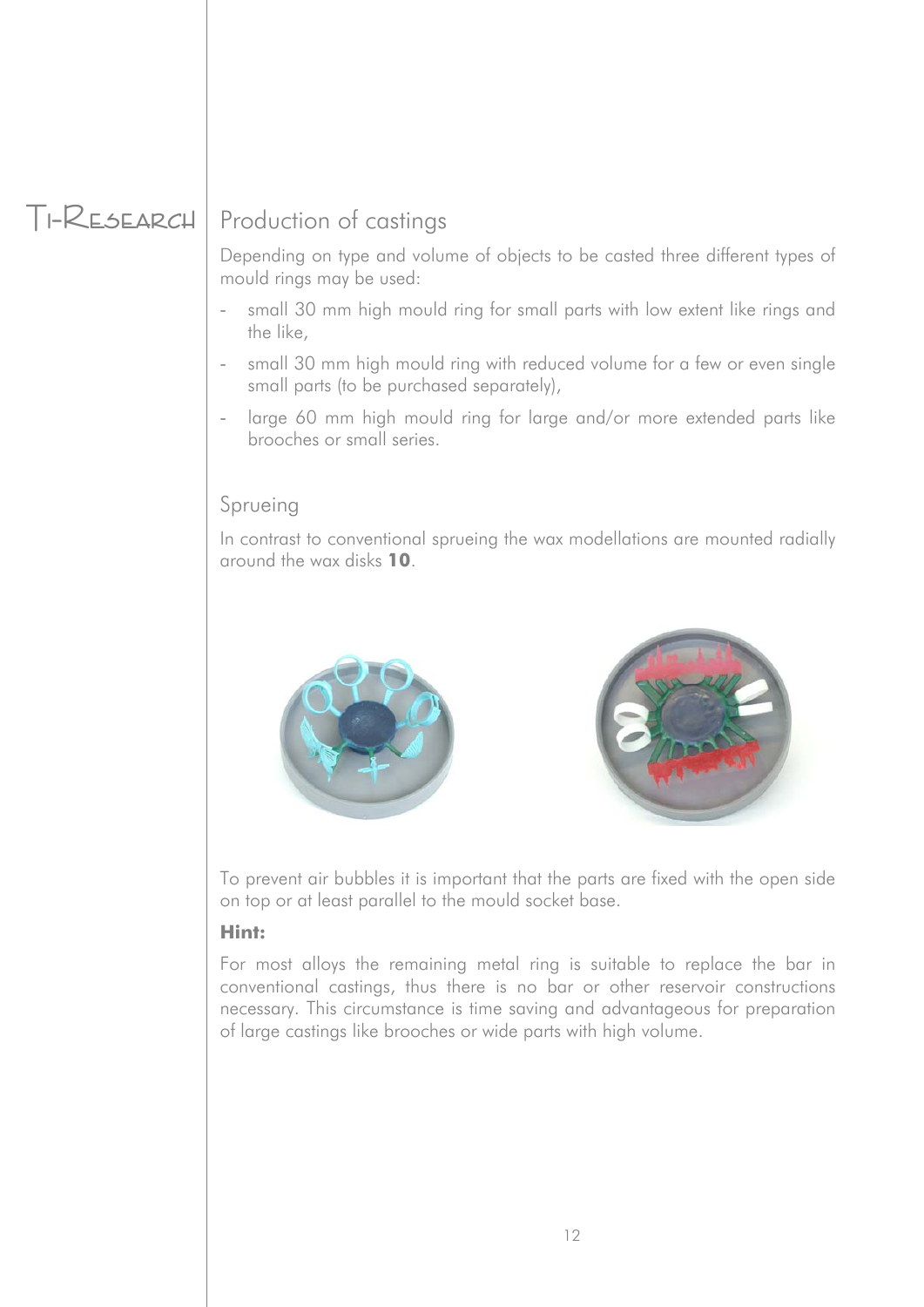Depending on the density of the alloys used different distances from the metal  $\Box$ -RESEARCH ring are recommended:

- 
- non precious alloys approx. 1 cm to the inner side of metal ring
- precious alloys approx. 1,5 cm to the inner side of metal ring

high precious alloys approx. 2 cm to the inner side of metal ring

These recommendations may vary depending on the alloy, investment material and mould temperature.

Best values are to be determined individually at work with the materials used.

### Invest

Prior to the investment an approx. 1 mm thick liner of 25 mm width for the small metal ring **7** or 55 mm width for the large metal ring **6** respectively are to be placed to the inner side of rings (Fleece 25 or Fleece 55 of TI-RESEARCH is recommended). A small contact zone of approx. 2 mm on top and bottom side remains to prevent the mould from sliding out of the hot metal ring.





### **Important!**

### **While pouring the invest material into the ring the shaped edge of the ring must be on top.**

Invest the modellation with a suitable investment (e.g. Invest C/P or Invest NP  $by T<sub>I</sub>-RESEARCH)$ 

### **Important!**

**By filling the prepared metal ring placed on the mould socket 8 with invest-material care has to be taken that the invest material does not exceed the edge of the metal ring. Otherwise mounting**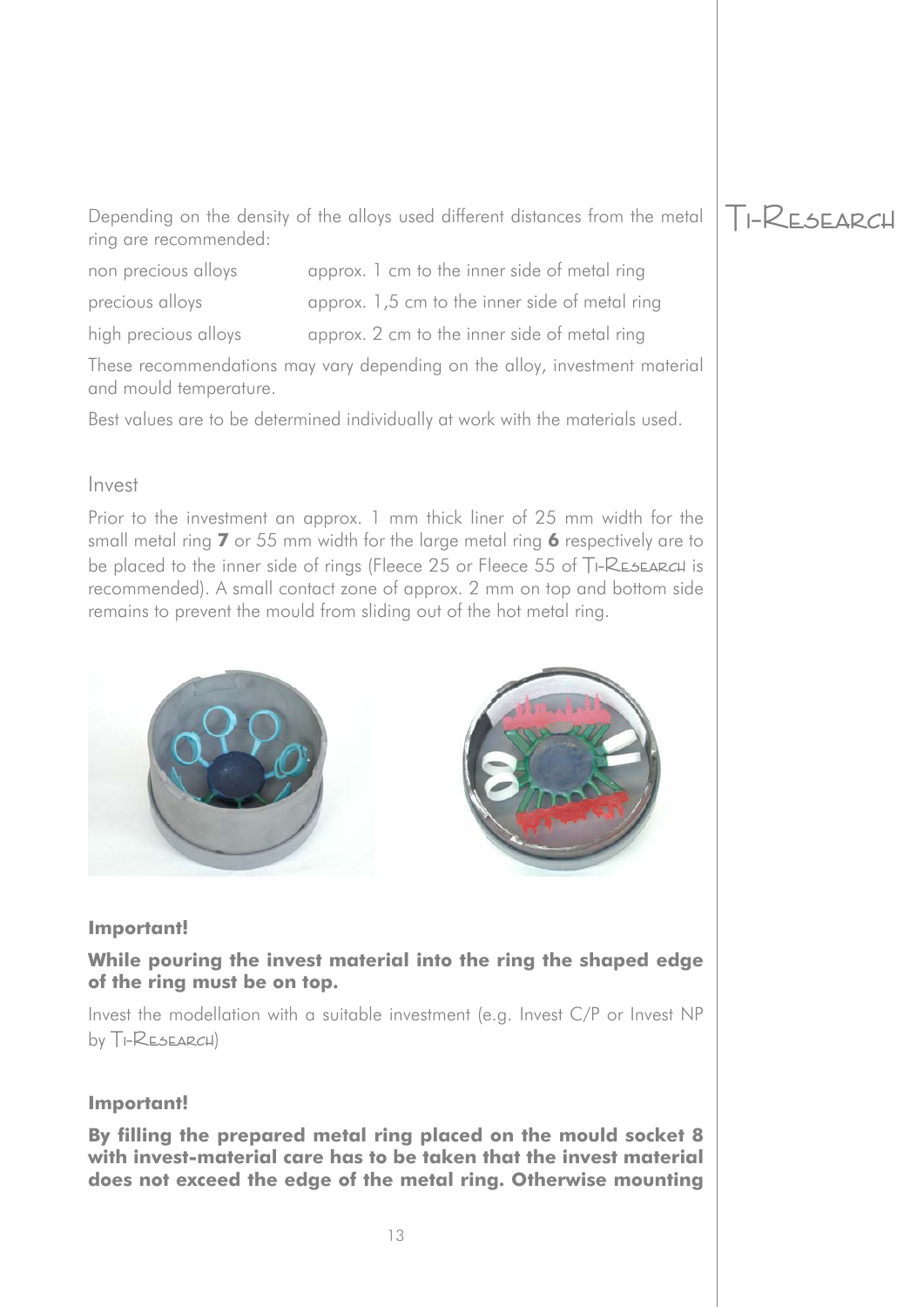Ti-Research **of the mould into the mould holder is more difficult or not possible.** 





### **Warning!**

**The shaped edge of the metal rings must be free of investment.** 

## Preheating

The mould and the crucible are to be preheated as usual according to the instructions of the invest material used.



## **Casting**

After preheating the mould is to be taken out of the furnace and placed into the mould holder by turning the ring clockwise to the stop. A correctly placed ring may not be lifted off the holder. The lid is to be closed and the crucible is to be mounted into the crucible holder and filled with alloy. After these preparations melting of the metal may start.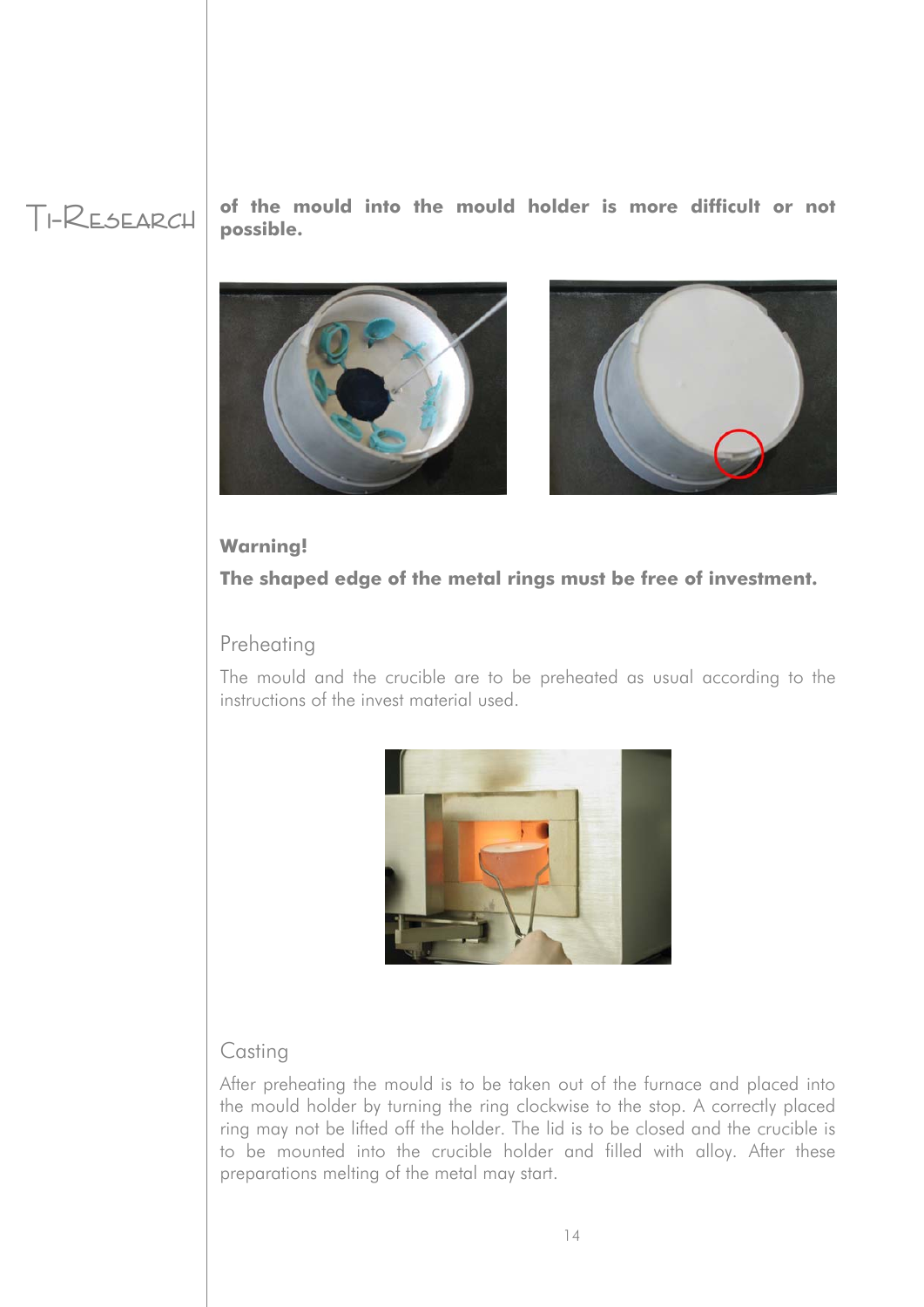The type and power of the torch used is crucial for the quality of the casting  $T$ -RESEARCH result – see annex II: hints for proper melting.

Prior to the melting process or at least 5 seconds before pouring the device is to be switched on to reach nominal speed for casting.



After reaching the liquidus point of the metal it may be poured into the mould by turning the crucible holder handle **13** in a smooth move to tip over the crucible **11**.

Depending on the alloy used and the preheating temperature of the mould the device must kept running for a sufficient time to allow cooling down the metal before switching off.

After solidification the top lid **2** may be opened by turning the lever **3** to access the mould with the mould pliers **9** for cooling down.

## **ATTENTION: Danger of burning at hot parts**

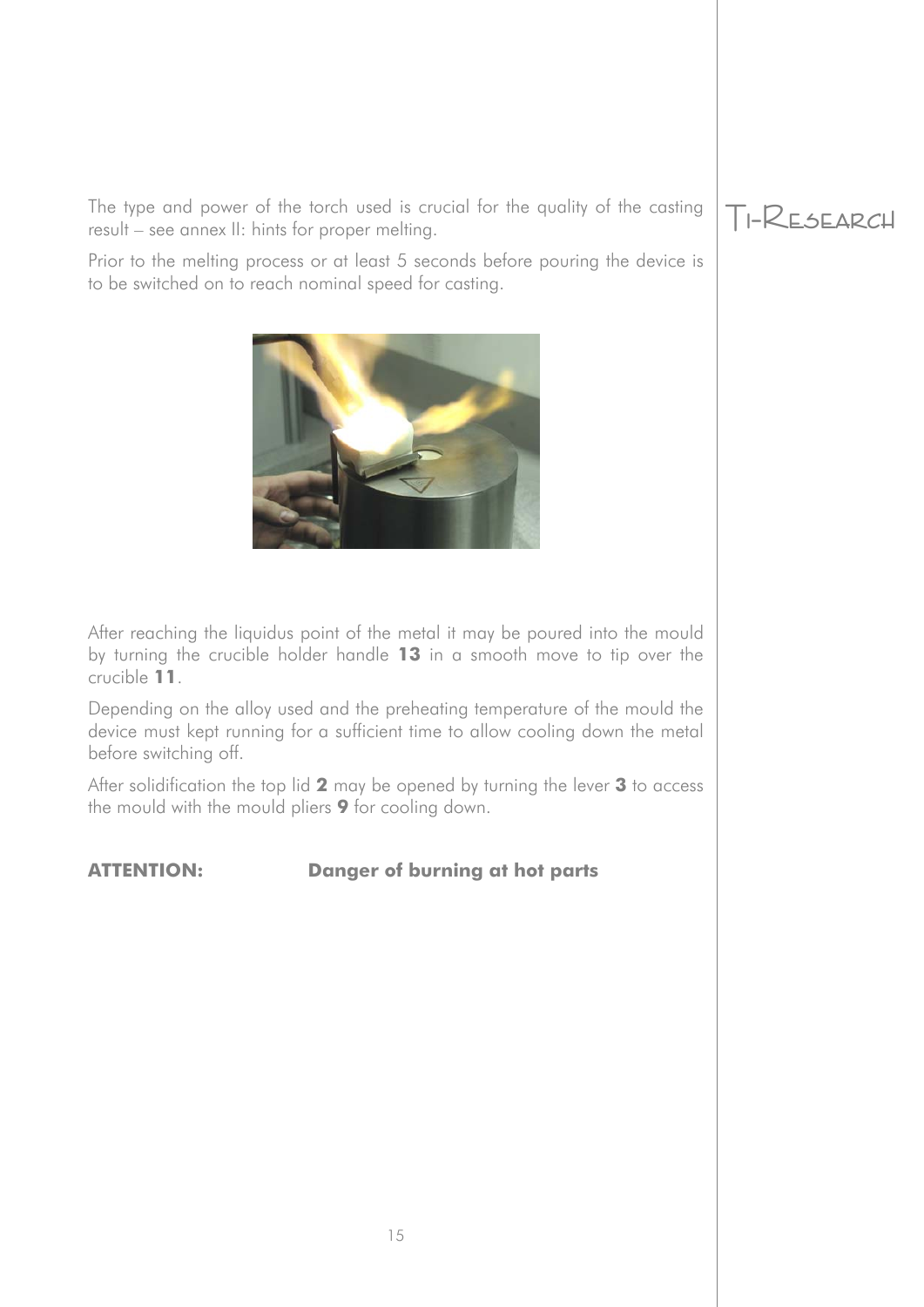## Ti-Research Devesting



After sufficient time of cooling down the casting may be taken out of the mould as usual for further processing.







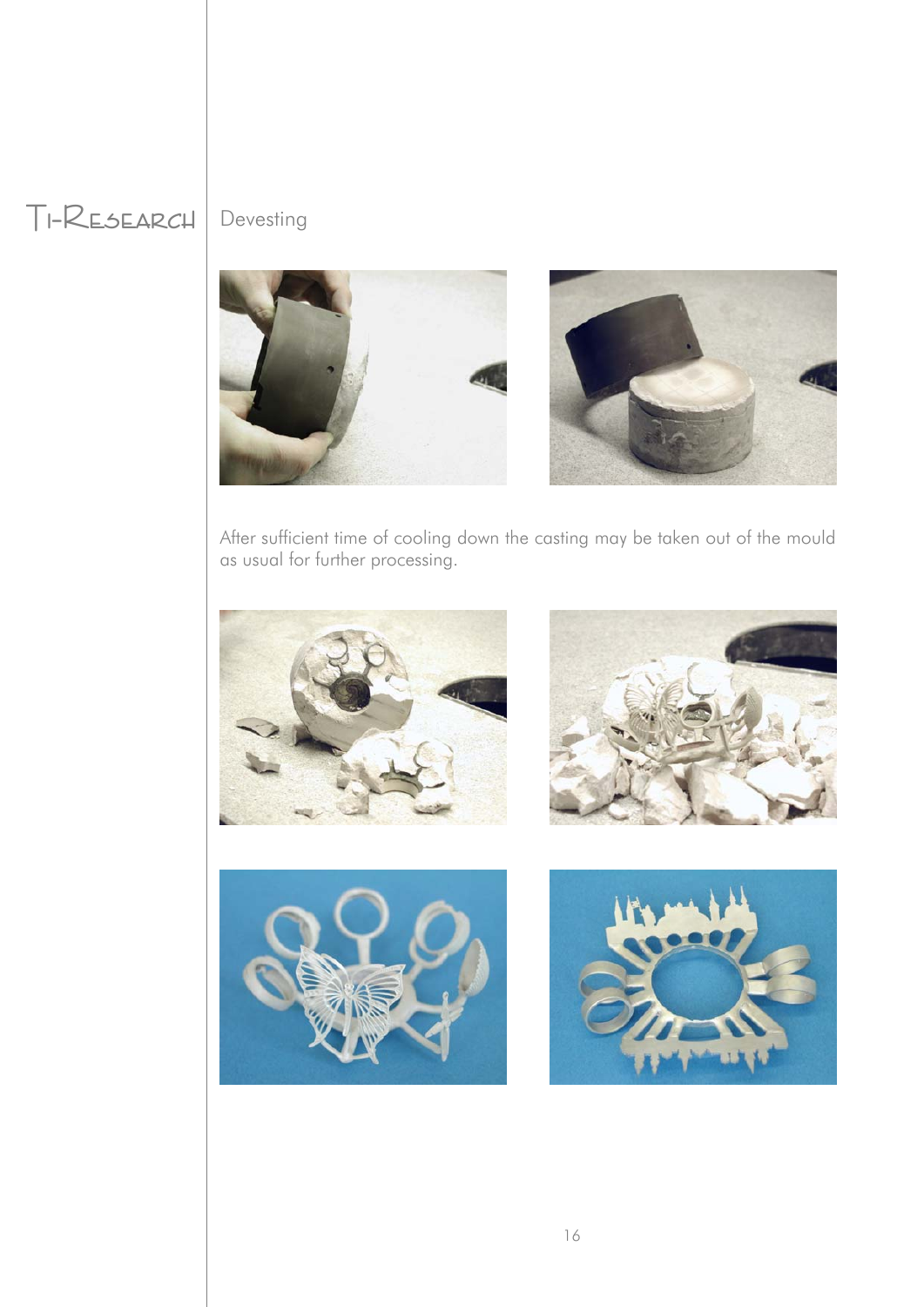## Maintenance and Servicing TI-RESEARCH

### **Maintenance**

The casting device requires no special maintenance. With respect to safe operation a visual check of the cabinet or other parts of the device and the power cord should be done before each use. The top lid **2** must close tight with the cabinet **1**.

Prior to any placement of moulds the three pins of the mould holder must be checked visually for damages. The pins must be firmly fixed, equally long (3 mm) and straight pointing towards the center.

Prior to any use the crucible **11** has to be checked for damages. Cracked, broken or damaged crucibles must not be used.

### **Usage of defective crucibles may cause danger of burning by splashed metal.**

Defective parts are to be replaced by the manufacturer or a person appointed by the manufacturer. Unusable crucibles must be replaced by crucibles from Ti-Research only. Ti-Research is not liable for any damages caused by defective or third party replacements.

## Servicing and Cleaning

### **Prior to each cleaning the device is to be disconnected from mains power by pulling the power plug out of the socket.**

The drive assembly is dust protected. To prevent accumulation of invest material or others during usage cleaning of the device by compressed air on a weekly basis or more frequent if necessary is strongly recommended.

### **Keep off liquids from inside the device!**

The cabinet may be cleaned by a moistened piece of cloth. For special care the usage of stainless steel detergents (e.g. CLEAN by TI-RESEARCH) is recommended.

**Maintenance, servicing and cleaning is to be performed by qualified personnel only.**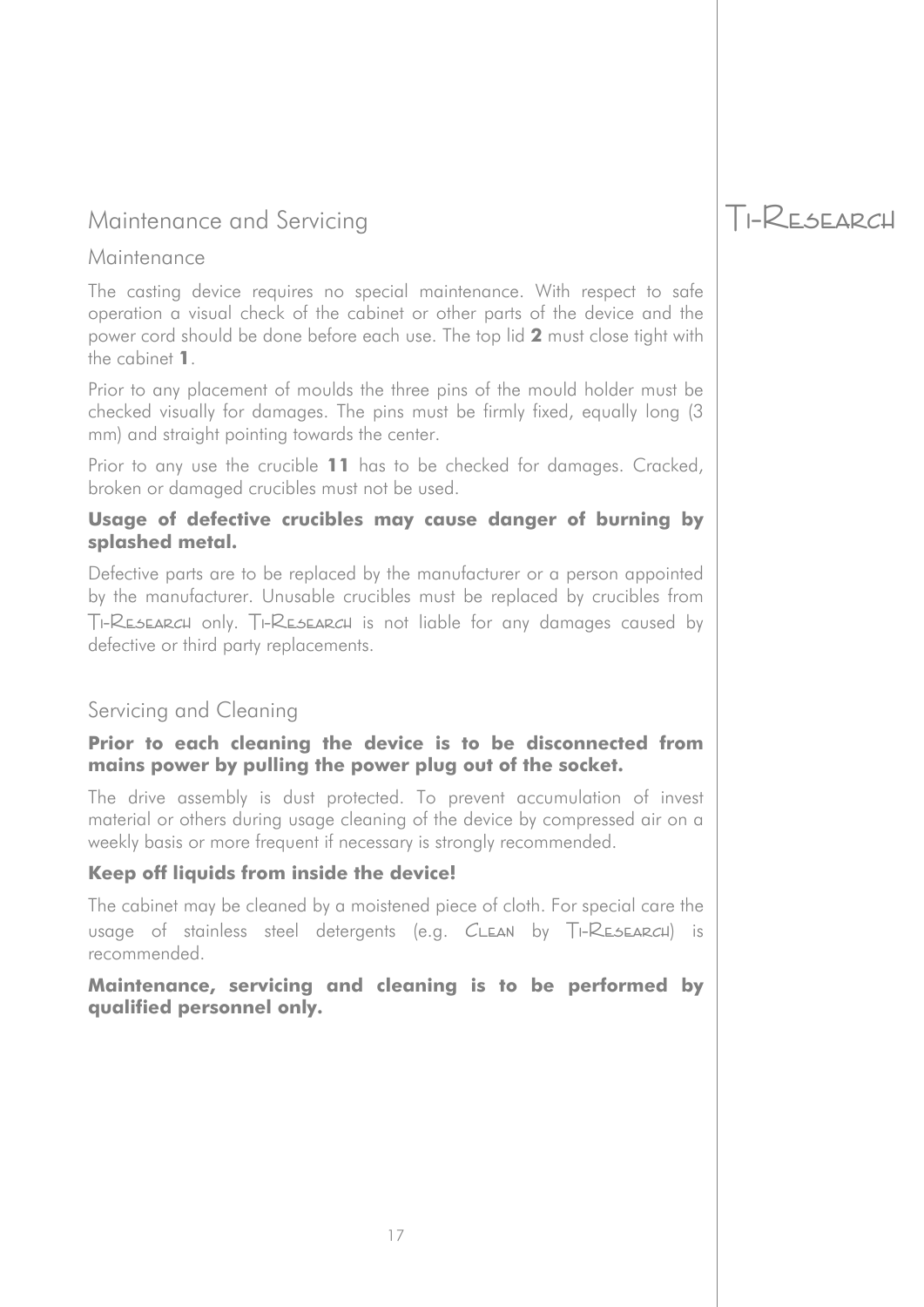## Ti-Research Problems and Solutions

| problem                                                                                | possible cause                                              | solution                                                                                                            |
|----------------------------------------------------------------------------------------|-------------------------------------------------------------|---------------------------------------------------------------------------------------------------------------------|
| no spin up                                                                             | device not<br>connected                                     | connect device to an<br>appropriate mains socket.                                                                   |
|                                                                                        | top lid not closed                                          | close top lid by turning the<br>lever.                                                                              |
|                                                                                        | mould is stuck                                              | open top lid and check<br>mould for correct fit.                                                                    |
|                                                                                        | defective electrical<br>components                          | disconnect the device by<br>pulling the power plug and<br>protect from accidental use -<br>inform customer service. |
|                                                                                        |                                                             |                                                                                                                     |
| device does not stop<br>within 5 seconds with<br>opened top lid                        | misadjusted                                                 | brakes used up or   inform customer service.                                                                        |
|                                                                                        |                                                             |                                                                                                                     |
| mould holder turns free<br>by moving by hand,<br>device runs free with<br>top lid open | misadjusted<br>brakes or defect<br>in breaking<br>appliance | disconnect the device by<br>pulling the power plug and<br>protect from accidental use -<br>inform customer service. |

Use original packing for transportation.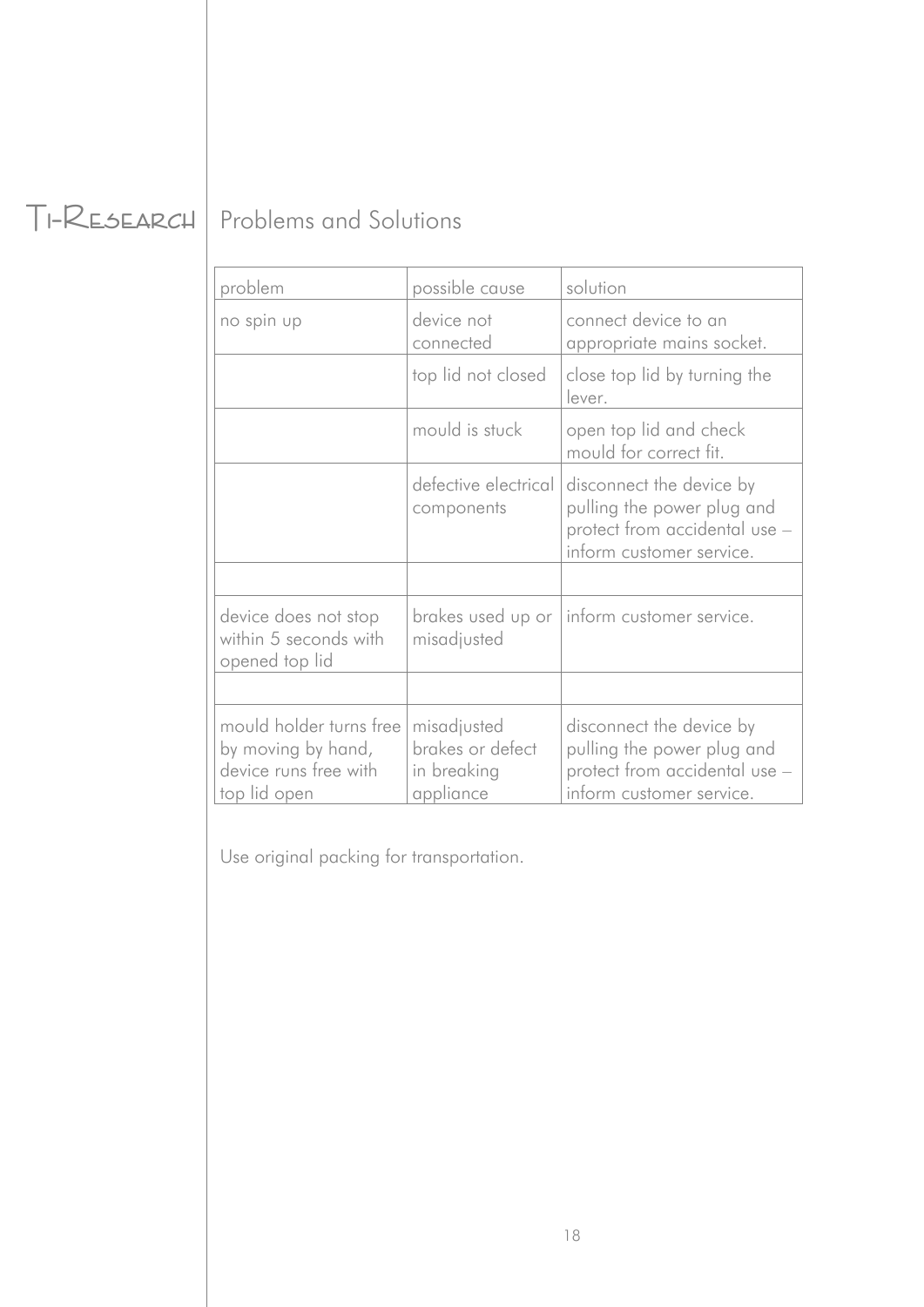## Consumables, Spare parts and Accessories TI-RESEARCH

The items listed below may be ordered at your local retailer or at TI RESEARCH.

## Accessories/consumables

| Item No.    | Item                                                            |
|-------------|-----------------------------------------------------------------|
| 3010-00     | Mold pliers (Cast-System)                                       |
| 3020-00     | Mold socket                                                     |
| 3030-00     | Metal ring 30 mm                                                |
| 3030-10     | Metal ring, sectioned 30 mm                                     |
| 3040-00     | Metal ring 60 mm                                                |
| 3040-10     | Metal ring, sectioned 60 mm                                     |
| 3100-00     | Melting set for propane                                         |
| 3110-10     | Pressure regulator for oxygen                                   |
| 3110-20     | Pressure regulator for propane                                  |
| 3110-30     | Gas saving device with torch holder                             |
| 3120-00     | Torch handle with screw connections                             |
| 3120-10     | Melting torch, 27000 kJ/h                                       |
| 3120-20     | Melting torch, 38000 kJ/h                                       |
| 3120-30     | Micro-welding inserts with 3 exchangeable nozzles               |
| 3180-10     | Flame arresting device for oxygen                               |
| 3180-20     | Flame arresting device for propane                              |
| 3190-00     | Twin feeding hose, propane/oxygen Ø 5mm, 1m                     |
| 3190-10     | Single feeding hose, oxygen Ø 5mm, 1m                           |
| $3190 - 20$ | Single feeding hose, propane Ø 5mm, 1m                          |
| 3190-30     | Goggles                                                         |
| 4010-00     | Fleece 55R (40 m roll, 55 mm)                                   |
| 4020-00     | Fleece 25R (40 m roll, 25 mm)                                   |
| 4030-00     | Waxdisk (25 pieces)                                             |
| 4100-00     | Invest C/P 5 kg, speed investment for ultra precision surfaces  |
| 4100-10     | Invest C/P 20 kg, speed investment for ultra precision surfaces |
| 4110-00     | Invest NP 5 kg, speed investment for high precision surfaces    |
| 4110-10     | Invest NP 20 kg, speed investment for high precision surfaces   |
| 4200-00     | Invest Liquid 11                                                |
| 4200-10     | Invest Liquid 51                                                |
| 4500-00     | Clean (stainless steel detergent) 100 ml                        |
| 5010-00     | CrCoMo alloy 1kg                                                |
| 6000-00     | Cast-crucibles M (150g gold)<br>package of 5                    |
| 6000-10     | Cast-crucibles L (250g gold)<br>package of 5                    |
| 6000-20     | Cast-crucibles XL (450g gold)<br>package of 5                   |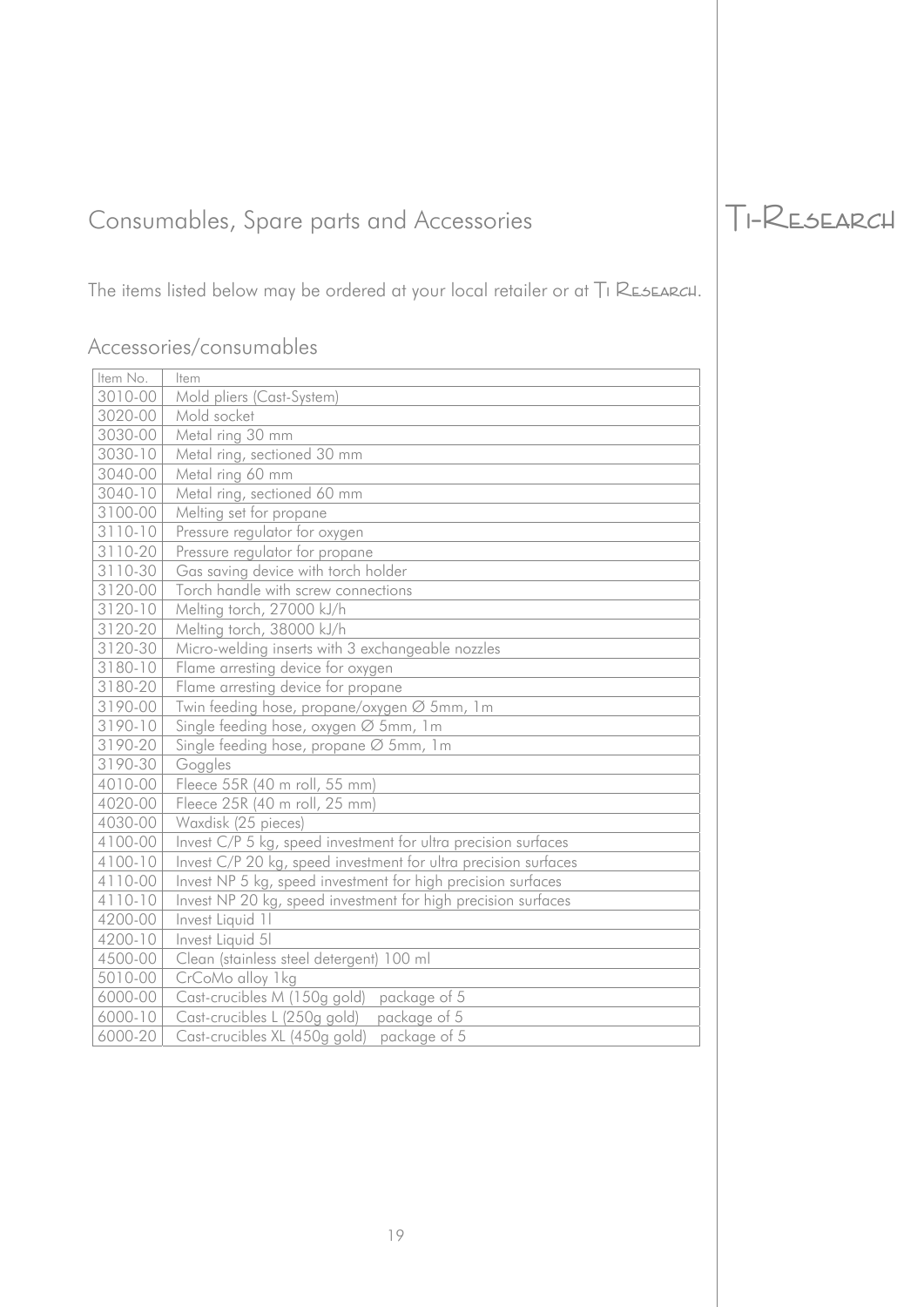## Ti-Research Annex I:

# Correct Sprueing

As common to any casting system some device dependent and physical properties have to be obeyed to obtain satisfactory results.

## The Waxdisk

The waxdisk of the  $C_{A5T}$  – system replaces the sprue base known from other casting systems.

In common casting systems objects are sprued to a central sprue base acting as a bottleneck for the metal flow. Using the  $C_{\text{A5T}}$  – system objects are sprued radially to the waxdisk resulting in a higher flow rate for each single sprue.

## Fixing of Sprues to the Waxdisk

The sprues are to be fixed radially around the widest extent of the waxdisk with wax as depicted in the illustration below. Care has to be taken that the sprues are fixed with their full intersection along the waxdisk – otherwise the effective diameter for metal flow will be reduced resulting in a delayed or insufficient filling of the mould or miscasts.

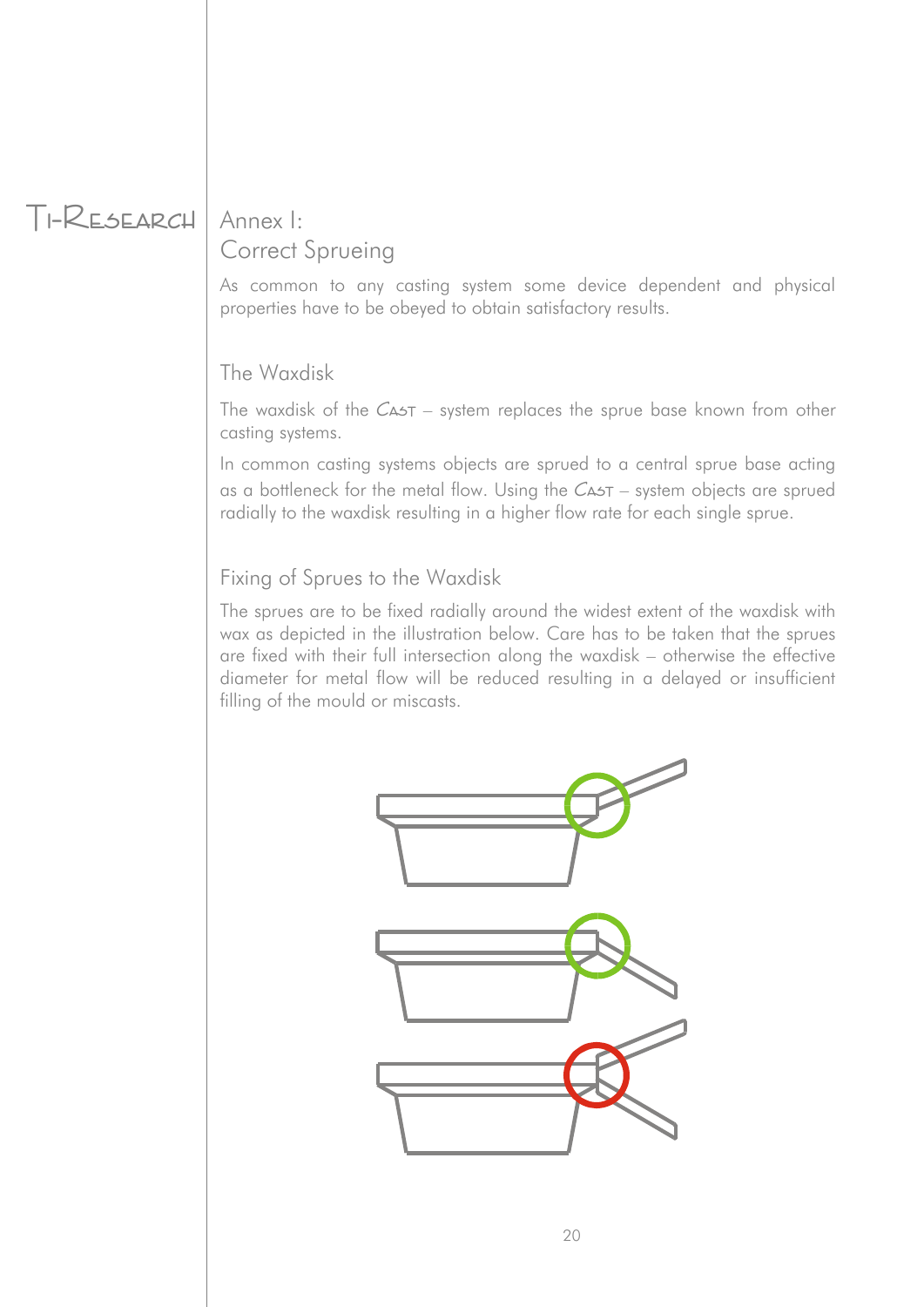



Ti-Research

It is important to avoid sprueing to a center sprue base but to mount each sprue radially to the waxdisk. To avoid turbulences and insufficient flow the sprues should be fixed side by side without any overlap (see illustration above).

## Positioning of Models in the Mould

In contrast to conventional systems the center of heat is NOT located along the mould axis but shaped like a ring around the axis (see illustration overleaf). This ring shaped heat distribution has to be taken into account by placing the models.

The objects may be placed in different layers within the mould. Their distribution should be about equal in distance to the borders of the mould (like in conventional systems to keep the objects out of the heat center).

In any case objects have to be placed with open side up within the mould to avoid bubbles in hollow forms.

21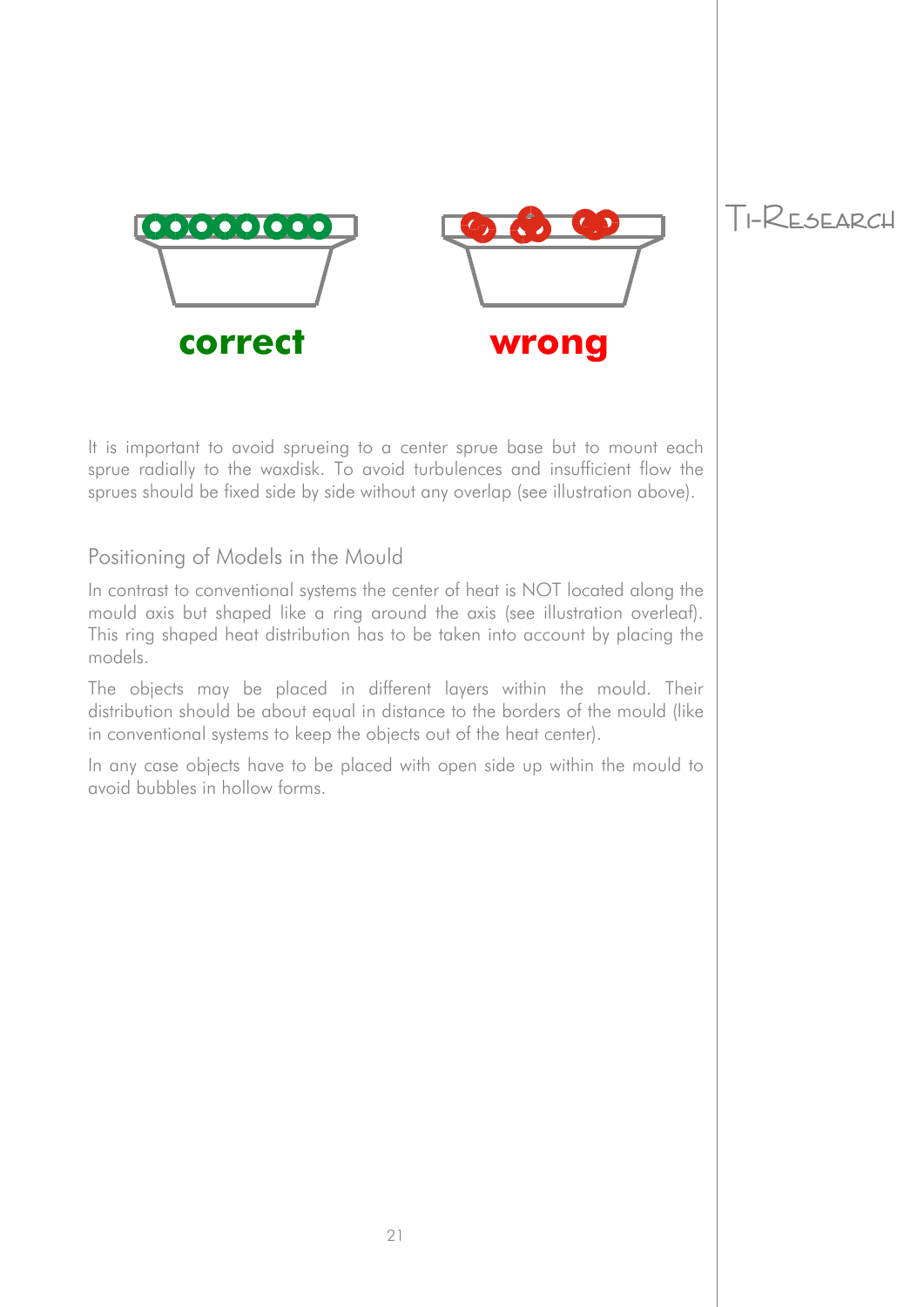Ti-Research

# Heat distribution inside the mould (schematic)

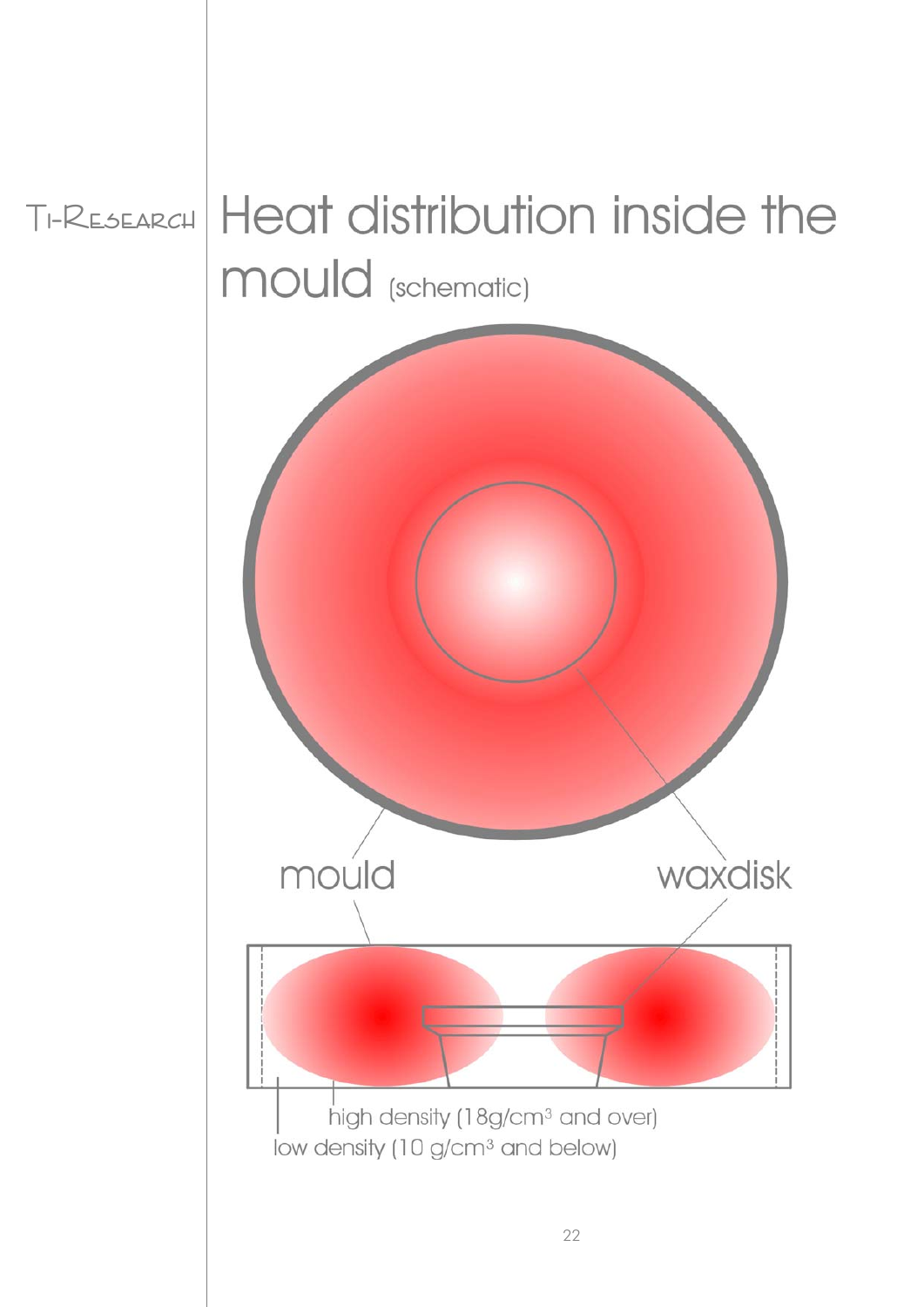## Ti-Research Annex II: Hints for Proper Melting

With the CAST - system 450 g of gold, high precious alloys or equivalent volumes of other metals may be casted easily. The correct selection and use of a suitable torch is crucial for the success and quality of the results. The most important selection criteria are the following:

- quality and condition of torch,
- proper adjustment of the flame,
- sufficient power and
- volume of the flame.

The use of two different torches for the use with propane/oxygen turned out to be advantageous: one with a nominal power of 27000 kJ/h for small amounts of any alloy and another one with a nominal power of 38000 kJ/h for higher volumes of metals or alloys. The torches recommended by TI-RESEARCH meet the requirements for use with the  $C_{\text{A5T}}$  – system suitable for almost all alloys used for jewelry.

To achieve a perfect cast the alloy must be melted completely, i. e. brought above the liquidus point completely into the liquid state. Most alloys in the liquid state contract to a spheric shape like a drop of mercury and may be moved easily under the pressure of the flame.

It is very important to cover the metal with the flame during the entire melting process to avoid destruction by oxides and a homogenous warming up of the whole amount of metal – melting in sections may lead to destruction of compounds of the alloy and/or its structure.

After the metal is entirely in the liquid state the content of the crucible is tipped over through the central hole in the top lid with a smooth move into the rotating mould.